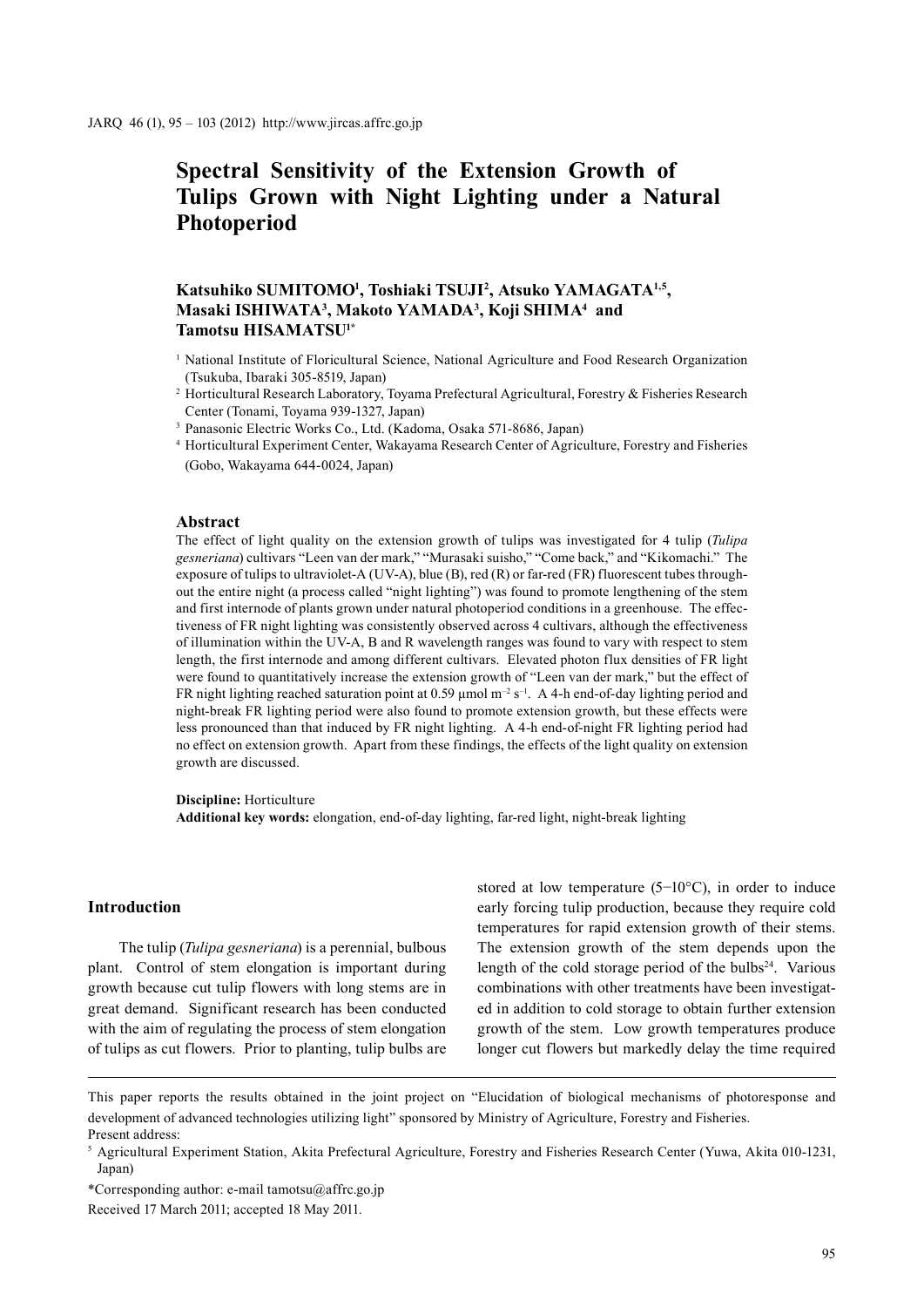for flowering<sup>11</sup>, hence the extended greenhouse period was disadvantageous to production efficiency. Auxin and gibberellins (GA) are plant hormones that play key roles in tulip extension growth. As endogenous GA levels increase<sup>22</sup>, endogenous auxin levels have been found to increase in bioassays<sup>20</sup>, and auxin responsiveness is enhanced<sup>25</sup> when plants undergo rapid elongation. Moreover, exogenous GAs and auxins stimulate extension growth in tulips<sup>28</sup>. However, GA-treated tulip plants were found to flower earlier than untreated plants, with no appreciable extension growth in the upper internodes, meaning the length of the cut flowers remained shorter<sup>12</sup>.

Light conditions regulate many aspects of plant growth and development, including stem extension and flowering. Light quality (spectrum or wavelength) is also important for the light response in plants. Recent developments in molecular genetic studies on the photoperiodic response in herbaceous species such as *Arabidopsis* and rice have revealed that photoreceptors are quite important for their light responses. Light signals are detected through plant photoreceptors, each of which has a specific sensitivity to a particular spectrum. Of the various photoreceptors, a family known as the phytochromes absorb a spectrum of light ranging from red (R) to far-red (FR) light, and 2 families of photoreceptors known as cryptochromes and phototropins absorb a spectrum from near-ultraviolet to blue (B) light. Light signaling through cryptochromes and phytochromes suppresses the extension growth of hypocotyls, epicotyls and stems in darkgrown plants<sup>1,6,4,15,16,18,31</sup>. Tulip plants grown under natural light, including B and R light, also undergo less stem extension than dark-grown plants<sup>19</sup>. Thus, the signals of B and R light (through cryptochromes and phytochromes) regulate extension inhibition relative to dark-grown plants in many cases.

Photoperiods affect extension growth in some species, and long day (LD) treatment promotes extension growth in a number of plants<sup>3,7,10,13,32,34</sup>. A 16-h LD treatment with warm white tubular fluorescent lamps was found to promote the extension growth of stems and produced longer cut flowers than 8-h short-day conditions under low growing temperature  $(9^{\circ}C)^{11}$ . Considering that photoreceptors should be involved in light perception in these LD responses, the LD signals from photoreceptors must promote extension growth. This claim is indeed inconsistent with the above descriptions that the signals from photoreceptors regulate extension inhibition in dark-grown plants, but the signals from photoreceptors must either have different effects or be regulated by different signaling pathways in light- and dark-grown plants.

The object of this research was to study the effect of light quality and promote stem extension by light treatment under greenhouse conditions in order to achieve longer cut tulip flowers. We did not attempt to demonstrate the effect of light quality relative to dark-grown plants as demonstrated by Okubo and Uemoto<sup>19</sup>. Instead, we attempted to show the effects of light quality for night lighting or LD treatments relative to the natural photoperiod (light-grown plants under the natural photoperiod of sunshine served as controls, and light treatments were conducted throughout the night in our experiments). First, we determined the spectral sensitivity of the extension growth of tulips grown with night lighting in order to determine the most effective spectrum to promote extension growth and demonstrated that it was FR light. Subsequently, two further experiments for testing the quantity and timing of exposure to FR light were conducted to collect data for the development of an appropriate lighting technique.

## **Materials and methods**

#### **Experiment 1. Effect of light quality for night lighting**

All experiments were conducted at the National Institute of Floricultural Science (Tsukuba, Ibaraki, Japan, 36°2′46″N; 140°5′55″E). Tulip bulbs of "Leen van der mark," "Murasaki suisho," "Come back," and "Kikomachi" with circumferences of 11−12 cm were obtained from a commercial propagator and maintained at 20°C until the initiation of the cold treatment. Bulbs of the "Come back" cultivar were exposed to 15°C treatment from September 9 to 24, 2009 followed by 5°C treatment from September 24 to November 19, 2009. Bulbs of the "Leen van der mark," "Murasaki suisho" and "Kikomachi" cultivars were exposed to 15°C treatment from September 23 to October 6, 2009, followed by 5°C treatment from October 6 to December 14, 2009. Bulbs were planted (1 per pot) in 10.5-cm i.d. plastic pots containing a commercial horticultural soil (Kureha-Engei-Baido; Kureha Chemical Co. Ltd, Tochigi, Japan) immediately after the 5°C treatment, and the plants were grown in a glasshouse maintained at an air temperature exceeding 13°C. The greenhouse was ventilated when the air temperature exceeded 22°C under a natural photoperiod. The length of the natural photoperiod from sunrise to sundown was within the range 09.41–10.24 h during the light treatments. Liquid fertilizer consisting of 100 mg L–1 nitrogen was administered as required.

The natural photoperiod was extended by illumination throughout the night (night lighting) from 6 different colored fluorescent tubes (Fig. 1; Panasonic Electric Works Co., Ltd., Osaka, Japan), which were used to illuminate in the 300–405 nm (ultra-violet-A; UV-A), 385– 545 nm (blue; B), 485–595 nm (green; G), 475–735 nm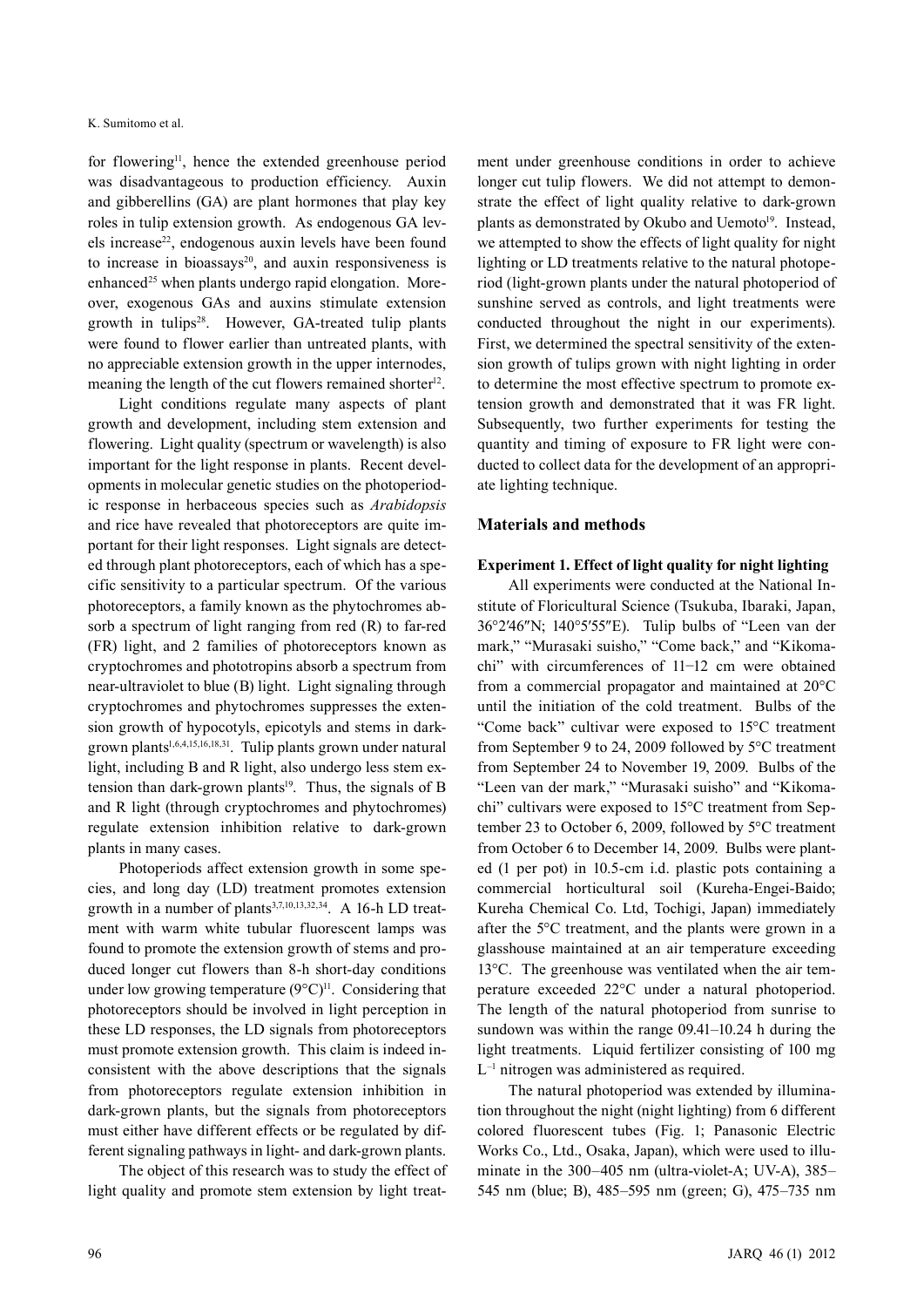

**Fig. l. Relative spectral energy distribution of colored fluorescent tubes measured using a MCPD-3000 spectrometer scanning from 300 to 900 nm** : UV-A, :B, : G, : Y, :R, : FR.

(yellow; Y), 595 – 730 nm (red; R), and 655–900 nm (farred; FR) regions. The photon flux densities (PFD) at the surface of the pot soil were 1.0  $\mu$ mol m<sup>-2</sup> s<sup>-1</sup>. The spectral distributions and PFDs of these fluorescent tubes were determined with a multichannel UV-visible spectrometer (MCPD-3000; Otsuka Electronics Co., Ltd., Tokyo, Japan). Each experimental unit was separated with curtains of white and silver polyethylene to prevent potential contamination with other light sources when the fluorescent tubes were turned on. Each treatment group included 14 plants.

The flowering date, the length of the first internode (measured from the stem bottom to the first leaf) and the stem length (measured from the stem bottom to the base of the petals) were recorded when the anther opened.

#### **Experiment 2. Effect of the PFD level of FR light**

Experiments were conducted in 2009-2010 and 2010-2011. Tulip bulbs of "Leen van der mark," 11−12 cm in circumference, were obtained and stored as described in Exp. 1. Bulbs were exposed to 15°C treatment from September 23 to October 6, 2009, followed by 5°C treatment from October 6 to December 14, 2009, or 15°C treatment from September 27 to October 9, 2010, followed by 5°C treatment from October 9 to December 7, 2010.

A night lighting treatment using FR fluorescent tubes was applied at 0, 0.7, 2.2, 5.8, or 11.6  $\mu$ mol m<sup>-2</sup> s<sup>-1</sup> at the surface of the pot soil in the experiment conducted in 2009−2010 and at 0, 0.09, 0.16, 0.29, 0.59, or 0.78 µmol m<sup>-2</sup> s<sup>-1</sup> in that conducted in 2010−2011. The PFD of the FR light was determined with a spectroradiometer (MS- 720; EKO Instruments Co., Ltd., Tokyo, Japan). Each experimental unit was separated to prevent possible contamination with other light as described above. In each of the treatment groups, 17 and 15 plants were used in the experiments conducted in 2009−2010 and 2010−2011, respectively. Growth measurements were conducted as described above.

#### **Experiment 3. Effect of timing of exposure of FR light**

Tulip bulbs of the "Leen van der mark" cultivar were obtained, stored, exposed to cold treatment, and grown as described in the 2010−2011 experiment in Exp. 2. The natural photoperiod was extended by including the exposure of light from an FR fluorescent tube throughout the night (night lighting, NL), a 4-h end-of-day period (EOD; from dusk), a night-break period (NB; 2200 to 0200 hours) or an end-of-night period (EON; from 4 h before dawn). The PFD of the FR light, determined with a MS-720 spectroradiometer, was 0.59  $\mu$ mol m<sup>-2</sup> s<sup>-1</sup> at the surface of the pot soil. Each experimental unit was separated to prevent possible contamination with other light as described in Exp. 1. Fifteen plants were used in each treatment group. Growth measurements were conducted as described in Exp. 1.

## **Results**

#### **Experiment 1. Effect of light quality**

The number of days required for flowering from planting was essentially the same for all light treatments and for each cultivar (Fig. 2). Exposure of the tulips to the colored fluorescent tubes had no effect on flowering.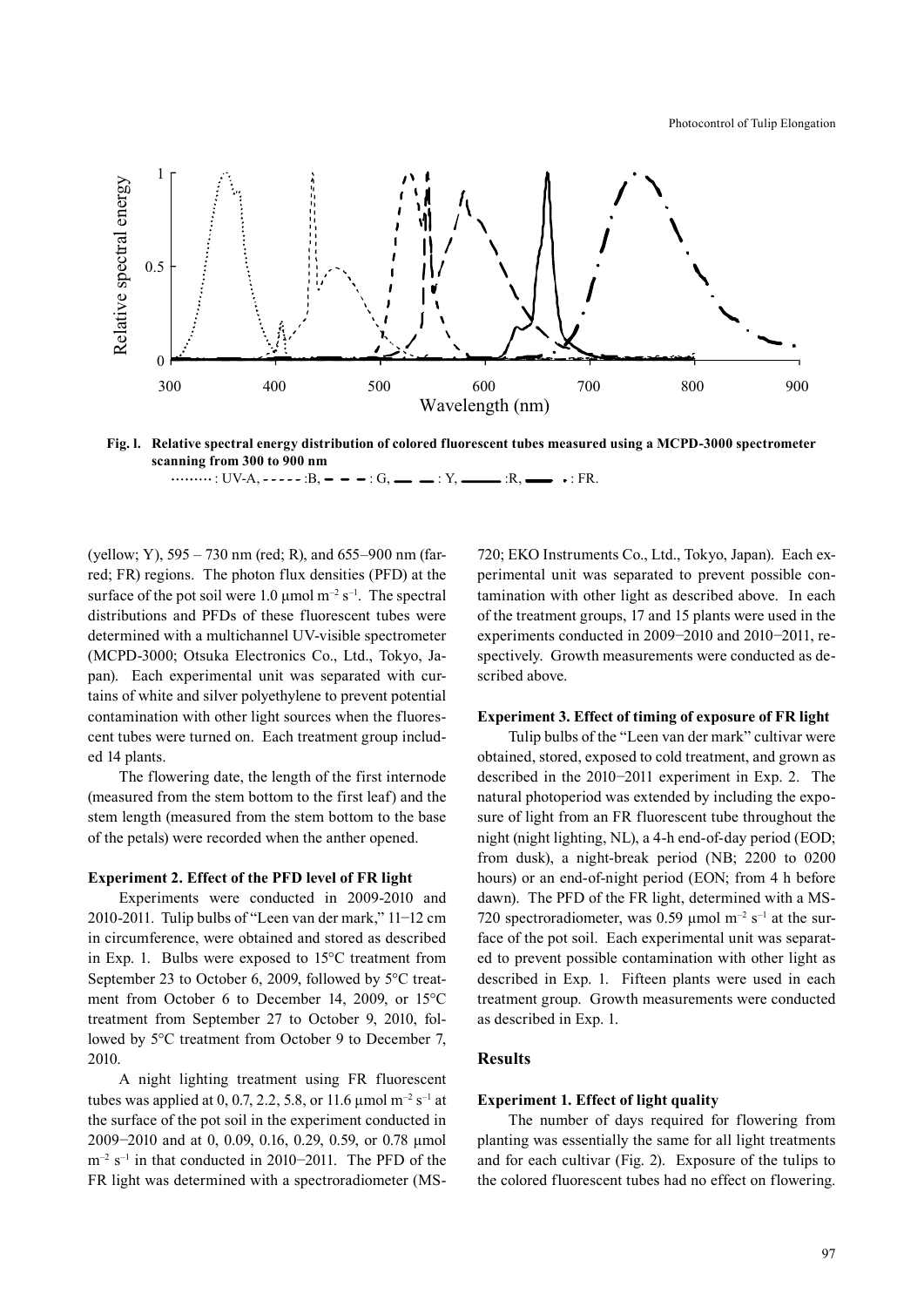

**Fig. 2. Effect of exposure of the colored fluorescent tubes on the number of days required for flowering after planting of the tulip cultivars "Leen van der mark," "Murasaki suisho," "Kikomachi," and "Come back"** Exposures were applied throughout the night. The PFD at the surface of the pot soil was 1.0  $\mu$ mol m<sup>-2</sup> s<sup>-1</sup>. All values are mean  $\pm$  SE (n = 14).



**Fig. 3. Effect of exposure of the tulips to light from the colored fluorescent tubes on the first internode length in the tulip cultivars "Leen van der mark," "Murasaki suisho," "Kikomachi," and "Come back."**  The conditions were the same as described for Fig. 2.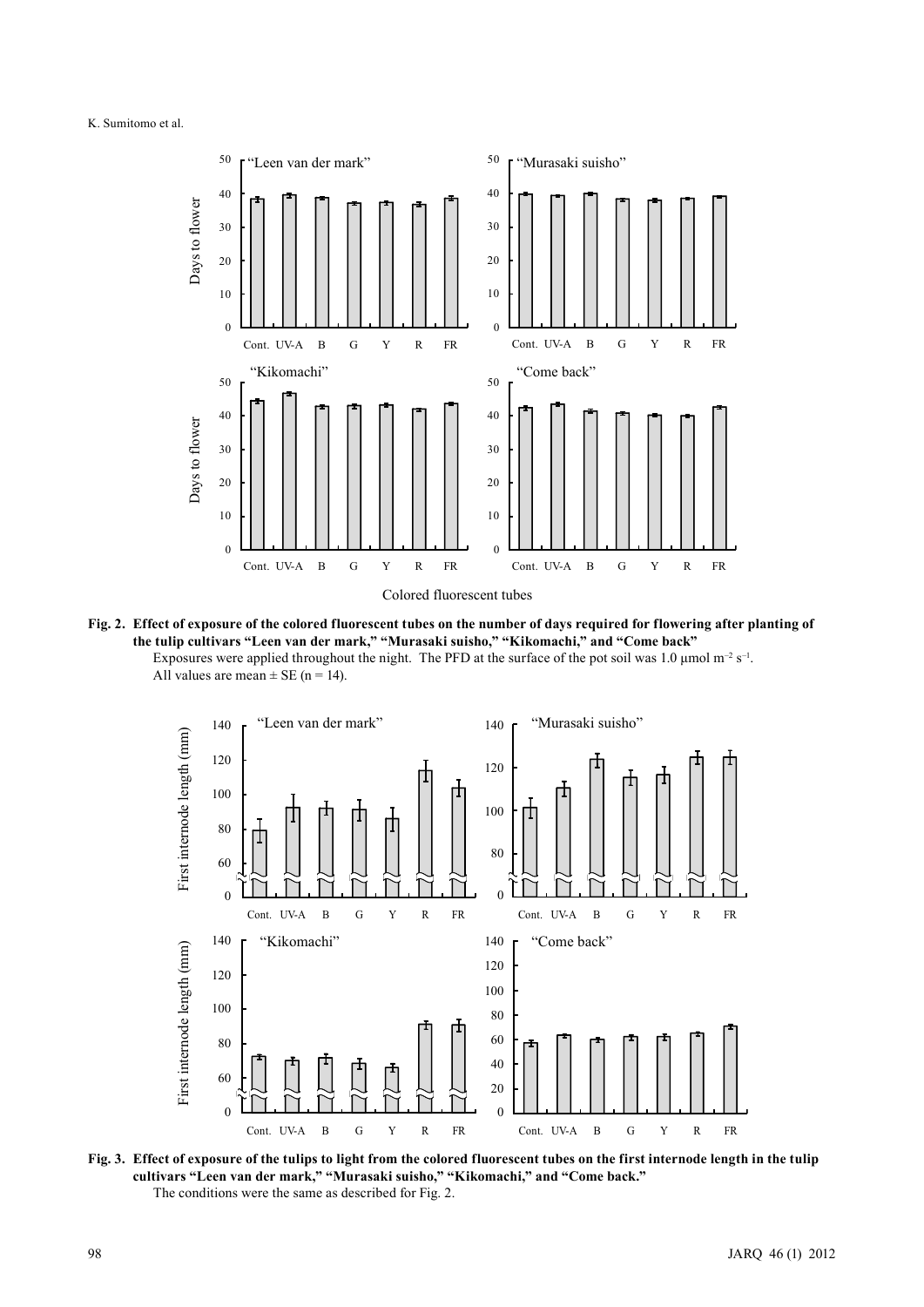In addition, exposure of the tulips to the colored fluorescent tubes did not impair extension growth. The effect was observed to vary between the stem and first internode and among the different cultivars. Exposure to the R and FR fluorescent tubes was found to markedly promote extension growth of the first internode, but exposure to the other fluorescent tubes had little effect on the extension growth of the "Leen var der mark" and the "Kikomachi" cultivars (Fig. 3). For the "Murasaki suisho" cultivar, each exposure treatment promoted extension growth of the first internode. In particular, longer first internode lengths were observed in plants exposed to the B, R, and FR fluorescent tubes. For the "Come back" cultivar, the first internode of the plants exposed to the FR fluorescent tube was the longest among all plants exposed to different light treatments. Other light treatments were found to slightly promote the extension growth of the first internode in the "Come back" cultivar.

The stem extension showed 2 different patterns of exposure responses to the colored fluorescent tubes among the different cultivars. In "Leen van der mark,"

"Kikomachi," and "Come back," exposures to R and FR light were most effective in promoting stem extension and produced equivalent effects (Fig. 4). The effects of UV-A and B light followed those of R and FR light, and there was no difference between the effect of UV-A and B in promoting stem extension. G and Y light also promoted stem extension, but their effects were less pronounced than those of other light treatments. In the case of "Murasaki suisho," B light was the most effective of all light treatments in promoting stem extension. This effect was followed, in order of effectiveness, by G, Y, R, and FR light. UV-A light showed little effect in promoting stem extension in this cultivar. Although the effect of spectrum on extension growth varied among the cultivars and between the stem and first internode, the effective spectra with respect to the promotion of extension growth indicated increased growths for the R/FR and UV-A/blue spectral ranges in general terms, while the effectiveness of FR light remained consistent across the 4 cultivars used in this experiment, meaning additional experiments were conducted to investigate the effect of quantity and timing of the exposure to FR light.



Colored fluorescent tubes

**Fig. 4. Effect of exposure of the tulips to light from the colored fluorescent tubes on stem length in the tulip cultivars "Leen van der mark," "Murasaki suisho," "Ki komachi," and "Come back"** The conditions were the same as described for Fig. 2.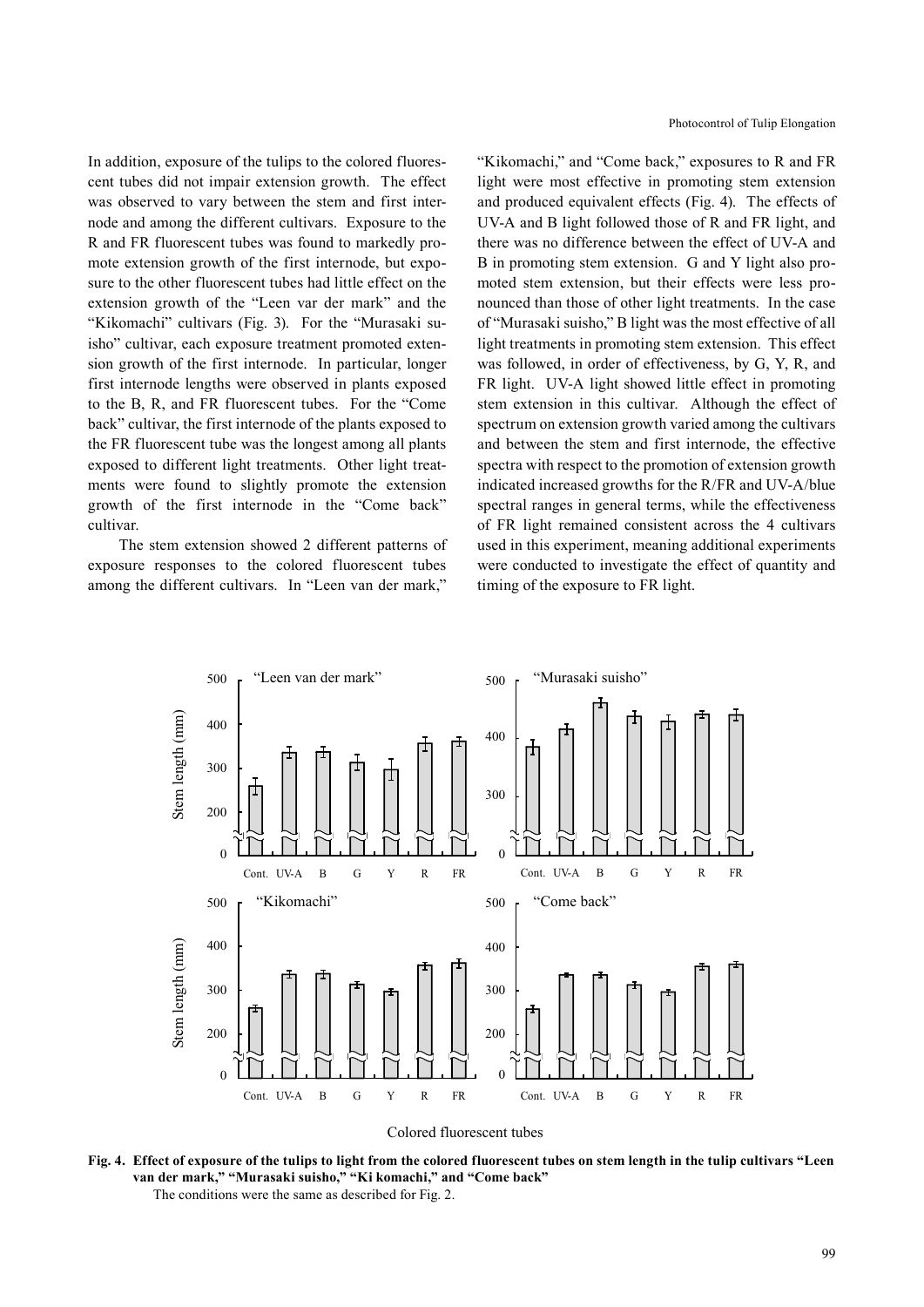## **Experiment 2. Effect of the PFD level of FR light**

Plants treated with all the different light treatments reached the flowering stage after about 6.0 and 6.5 weeks respectively in the experiments conducted in 2009−2010 and 2010−2011, and on approximately the same date (data not shown). Extension growth of the stem and the first internode was found to increase by 43−54% and 25−35%, respectively, with treatment of continuous FR night lighting. However, the effects with respect to promotion of extension growth remained essentially the same with elevated PFD levels of FR light ranging from 0.7 to 11.6 μmol m<sup>-2</sup> s<sup>-1</sup> in the experiment conducted in 2009–2010 (data not shown). Night lighting of FR light at PFD levels exceeding 0.7  $\mu$ mol m<sup>-2</sup> s<sup>-1</sup> was sufficient to promote extension growth. Therefore, we investigated the effect of exposure at lower levels of PFD in the experiment conducted in 2010−2011. The results showed that FR light quantitatively promoted extension growth. The length of the stem and the first internode rose as the PFD level of the FR light was increased to 0.59  $\mu$ mol m<sup>-2</sup> s<sup>-1</sup>, but the effects in promoting extension growth were essentially identical between 0.59 and 0.78  $\mu$ mol m<sup>-2</sup> s<sup>-1</sup> (Fig. 5). The effect of FR night lighting was saturated above 0.59 μmol  $m^{-2}$  s<sup>-1</sup>.

#### **Experiment 3. Effect of timing of FR exposure**

Plants subjected to all the different treatments reached the flowering stage after about 6.5 weeks and on approximately the same date (data not shown). The results indicate that the effect of FR light on extension growth varies according to the timing of exposure. NL with FR light produced the greatest length of the stem and first internode (Fig. 6). EOD and NB FR lighting for 4-h was found to promote extension growth relative to the control. These effects involving the promotion of extension growth were almost the same, but were not as pronounced as observed with NL. Plants treated with EON FR lighting for 4-h had lengths of stem and the first internode almost equivalent to the control. Similar results have been observed for the chrysanthemum<sup>29</sup>.

## **Discussion**

The light quality, quantity, timing, duration and direction of exposure must be considered when using light exposures for growth and flowering control. Our data include effective spectra with respect to promotion of the extension growth of tulips by night lighting and comparisons with plants grown under a natural photoperiod. The spectral ranges of UV-A, B, R and FR can promote extension growth. Although the effectiveness of UV-A, B, and R night lighting was found to vary among different cultivars, with respect to the stem and first internode, the FR night light was found to be the most consistent and effective light exposure feature for promoting these growth parameters of the 4 cultivars investigated in this study. Thus, we conclude that under the natural photoperiod, FR exposure consistently promotes extension growth. Two experiments were conducted to investigate the effect of quantity and timing of FR exposure. The promotion of extension growth by FR exposure was found to correlate with the PFD of the exposure, and this effect became sat-



# **Fig. 5. Effect of the PFD level of exposure of the tulips to the light from the FR fluorescent tubes on the stem length and the first internode in the tulip cultivar "Leen van der mark"**

Exposures were applied throughout the night. All values are mean  $\pm$  SE (n = 15).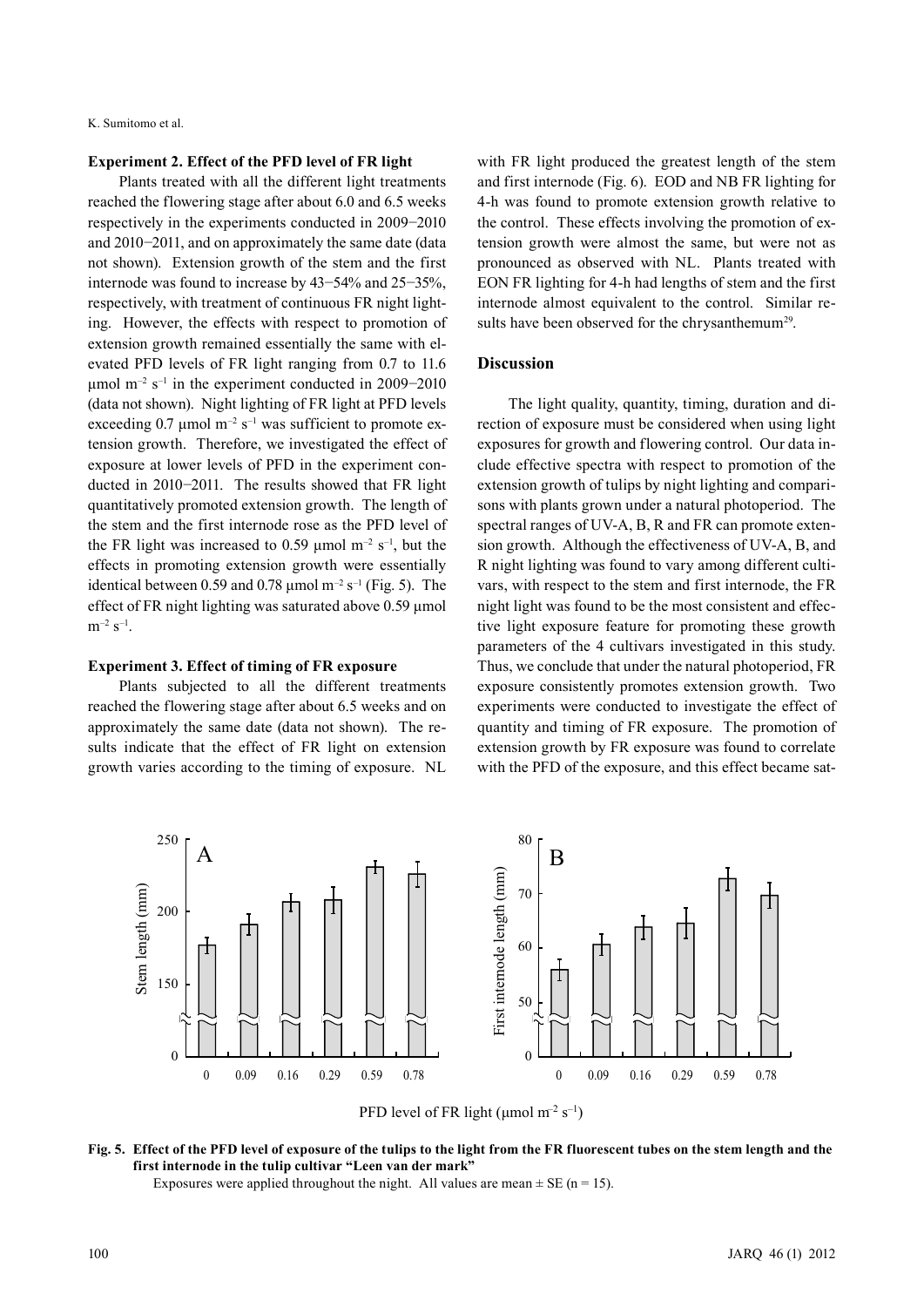

**Fig. 6. Effect of 4-h or continuous FR light treatments on the length of the stem (A) and the first internode (B) in the tulip cultivar "Leen van der mark"**

The natural photoperiod was extended by exposure to light from FR fluorescent tubes applied throughout the night (night lighting, NL), a 4-h end-of-day period (EOD; from dusk), a night-break period (NB; from 2200 to 0200) or an end-ofnight period (EON; from 4 h before dawn). The PFD at the surface of the pot soil was 0.59 µmol  $m^{-2}s^{-1}$  All values are mean  $\pm$  SE (n = 15).

urated at a relatively low PFD level. FR exposure throughout the entire night was found to produce maximal effect, but a brief 4-h exposure of FR at EOD and NB was also found to induce extension growth. It is expected that these data will be useful in developing FR lighting methods for the production of cut tulips.

Light is among the key environmental cues used by plants for making adjustments related to their growth and development. Plants have 3 major families of photoreceptors, including 2 types of near-ultraviolet/B-light receptors (cryptochrome and phototropin) and an R/FRlight receptor (phytochrome), which enable plants to gain information about their environments. When discussing light effects, it is important to consider which photoreceptor(s) are involved in light perception and which mechanism(s) are activated after perceiving light signals. Since UV-A, B, R, or FR light were found to affect extension growth (Fig. 3, 4), cryptochromes, phototropins and/or phytochromes are presumably involved in light perception by tulips. Conversely, these families of photoreceptors absorb little light in the G and Y regions, which may be relevant to the observation that these wavelengths have less pronounced effects on extension growth. Light signals through cryptochromes and phytochromes suppress extension growth in numerous darkgrown plants1,4,6,15,16,18,31. Our results, however, showed that night lighting with UV-A, B, R, and FR light promoted extension growth (Fig. 3, 4). This incompatibility is likely attributable to differences between light- and darkgrown plants as described in the introduction. Lightgrown plants under a natural sunshine photoperiod served as controls, and light treatments were conducted throughout the night in our experiments.

Extension growth is promoted in various plants when they grow under light with a low R:FR ratio (also known as the "FR-rich" condition)<sup>9</sup>. A period of FR night lighting and a brief 4-h exposure to EOD and NB FR light produced consistent effectiveness in promoting extension growth (Fig. 3, 4). Since phytochrome A and B (members of the phytochrome family) are considered to be mainly involved in the perception of FR light $(13,14,21)$ , phytochrome A and/or phytochrome B likely mediated FR promotion in the extension growth of tulips. Phytochrome B shows R/FR photoreversibility and mediates the signal of the R:FR ratio. FR light promotes extension growth since a low R:FR ratio photoconverts a biologically active form of phytochrome B (which is responsible for inhibition of extension) to an inactive form. This effect of a low R:FR ratio can be reversed by subsequent exposure to light with a high R:FR ratio<sup>30</sup>. EON FR lighting had no effect on extension growth, although EOD and NB FR light were effective (Fig. 6). This indicates that the effect of EON FR lighting could be immediately reversed by subsequent exposure to R-rich sunlight. This evidence of R/FR photoreversible control of extension growth provides strong evidence that phytochrome B is at least partly responsible for the response to FR exposures in the extension growth of tulips.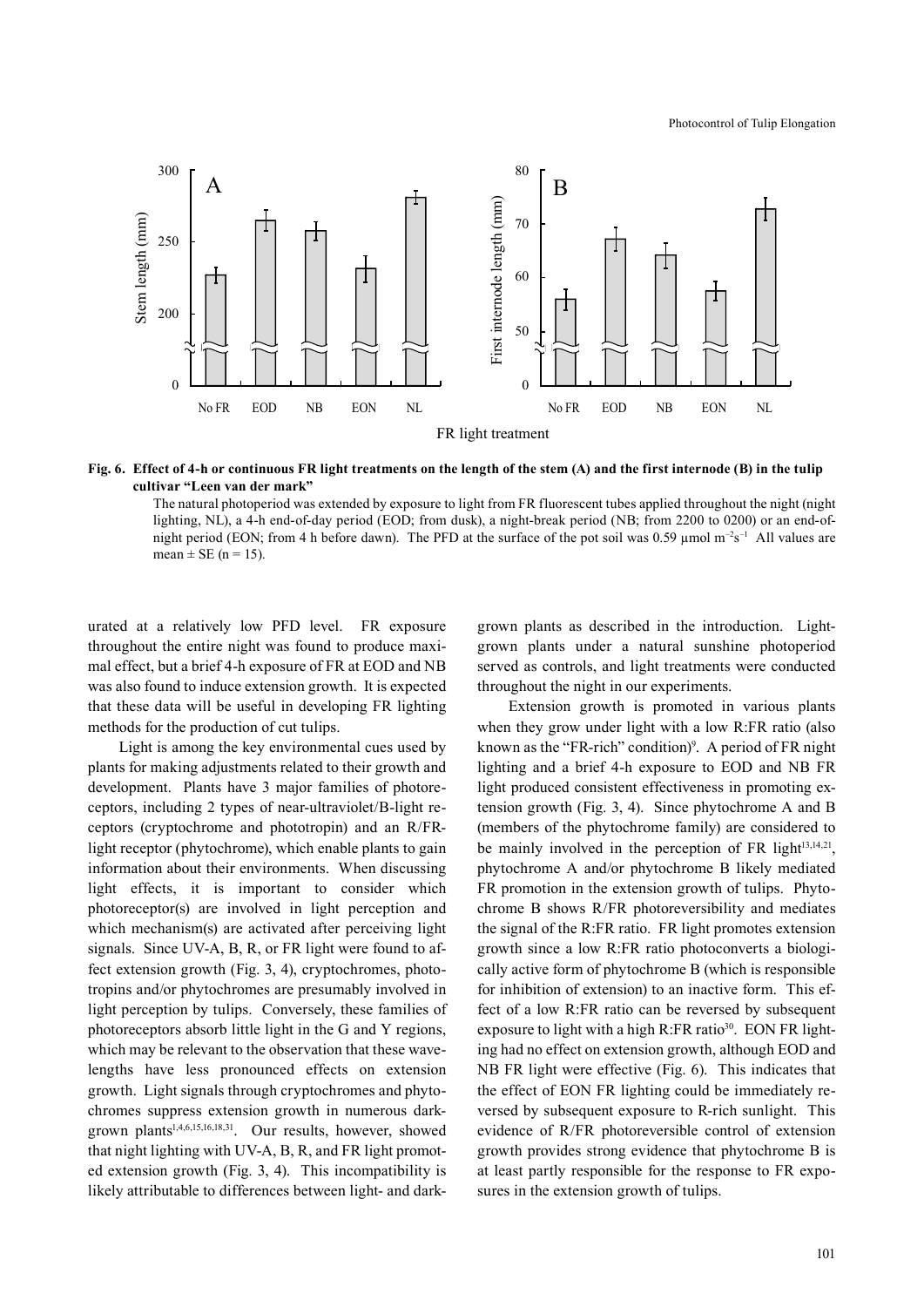GA, and auxin are important phytohormones involved in the regulation of extension growth in tulips $20.28$ . Recent studies have indicated that light signals are involved in the regulation of biosynthesis and responses of phytohormones, especially GA (e.g. see Lau  $\&$  Deng<sup>17</sup>). Thus, the effects of light on extension growth are discussed with respect to phytohormones as follows. GA biosynthesis is up-regulated when FR-rich LD induce extension growth in many plants<sup>13,32,34</sup>. In light-grown Ara*bidopsis*, phytochrome B induces petiole elongation through the up-regulation of a GA biosynthetic gene, *At-GA20ox2*, under FR-rich LD and EOD FR conditions<sup>13</sup>. Phytochrome B also regulates other components of GA signaling to alter the responsiveness to  $GA^{23}$ . These mechanisms could be involved in FR-induced elongation in tulips.

The mechanisms of the night lighting of UV-A, B, and R in promoting extension growth are unknown, while the effectiveness of R night lighting in promoting extension growth appears inconsistent with the explanation involving the FR effect and R/FR photoreversibility of phytochrome B. However, there are probably different signal transduction pathways involved instead of a single pathway that is responsible for the effectiveness of FR. There are families of GA biosynthetic genes, including GA 3-oxidase and GA 20-oxidase genes, in *Arabidopsis*. These genes have different expression patterns and participate in distinct GA-regulated developmental processes throughout the life cycle of *Arabidopsis*. GA 3-oxidase genes are up-regulated in germinating seed by R light<sup>33</sup>. In the case of GA 20-oxidase genes,  $AtGA20ox1$ mainly regulates internode and filament elongation, while  $AtGA20ox2$  mainly regulates flowering time and silique length<sup>26</sup> in addition to petiole length<sup>13</sup>. Transcript analysis indicates that regulation of the expression of these 2 genes by light differs. *AtGA20ox1* expression increases during light periods with R-rich fluorescent tubes under SD conditions<sup>13</sup>. Conversely, *AtGA20ox2* expression increases upon exposure to the FR-rich light condition<sup>13</sup> as cited above. R light possibly induces extension growth via the up-regulation of a member of the GA 3-oxidase family and/or GA 20-oxidase genes in tulips.

Light is a strong cue used in entrainment (synchronization) of the circadian clock. The circadian clock regulates GA biosynthesis<sup>2,13</sup> and the expression of  $AtGA$ -*20ox1* is amplified with the circadian oscillation maintained under continuous R-rich fluorescent light<sup>13</sup>. Furthermore, the circadian clock regulates auxin signaling and responses<sup>5</sup>. Since the clock gene components of the circadian clock system are affected by light signaling through phytochromes and cryptochromes $8,27$ , an explanation of increased extension growth under continuous

UV-A, B, and R light during the night could involve circadian clock-associated regulation of extension growth in tulips.

In conclusion, exposure of UV-A, B, R, and FR promotes extension growth in tulips. The most effective light was found to be FR. The quantitative effect and valid timing of FR exposure were successively demonstrated. These data are very useful for practical trials of FR lighting. Since the effect of the LD treatment was found to vary according to growing temperatures<sup>11</sup>, the FR effect presumably also varies in response to temperature conditions. Therefore, the FR lighting method must be optimized for use under commercial production conditions. Practical trials of FR treatments are now underway with the aim of developing a cultivation system under greenhouse conditions. Preliminary results indicate the benefit of FR treatments for producing long stems in several cultivars used for cut tulip production (T. Tsuji, data not shown).

## **Acknowledgments**

We thank MOGI Hisakazu for excellent technical assistance with light treatments, Dr. ODA Atsushi for valuable comments on the manuscript, and KAMEI Setsuko and SUZUKI Tamaki for technical assistance with plant propagations.

## **References**

- 1. Ahmad, M. & Cashmore, A. R. (1993) *HY4* gene of *A. thaliana* encodes a protein with characteristics of a blue-light photoreceptor. *Nature*, **366**, 162-166.
- 2. Blázquez, M. A., Trénor, M. & Weigel, D. (2002) Independent control of gibberellin biosynthesis and flowering time by the circadian clock in Arabidopsis. *Plant Physiol.*, **130**, 1770-1775.
- 3. Brøndum, J. J. & Heins, R. D. (1993) Modeling temperature and photoperiod effects on growth and development of Dahlia. *J. Amer. Soc. Hort. Sci.*, **118**, 36-42.
- 4. Casal, J. J. & Smith, H. (1989) Effects of blue light pretreatments on internode extension growth in mustard seedlings after the transition to darkness: Analysis of the interaction with phytochrome. *J. Exp. Bot.*, **40**, 893-899.
- 5. Covington, M. F. & Harmer, S. L. (2007) The circadian clock regulates auxin signaling and responses in *Arabidopsis*. *PLoS Biol.*, **5**, 1773-1784.
- 6. Duke, S. O. & Wickliff, J. L. (1969) Zea shoot development in response to red light interruption of dark-growth period. I. Inhibition of first internode elongation. *Plant Physiol.*, **44**, 1027-1030.
- 7. Erwin, J. E., Heins, R. D. & Moe, R. (1991) Temperature and photoperiod effects on *Fuchsia* x *hybrida* morphology. *J. Amer. Soc. Hort. Sci.*, **116**, 955-960.
- 8. Fankhauser, C. & Staiger, D. (2002) Photoreceptors in *Arabidopsis thaliana*: light perception, signal transduction and